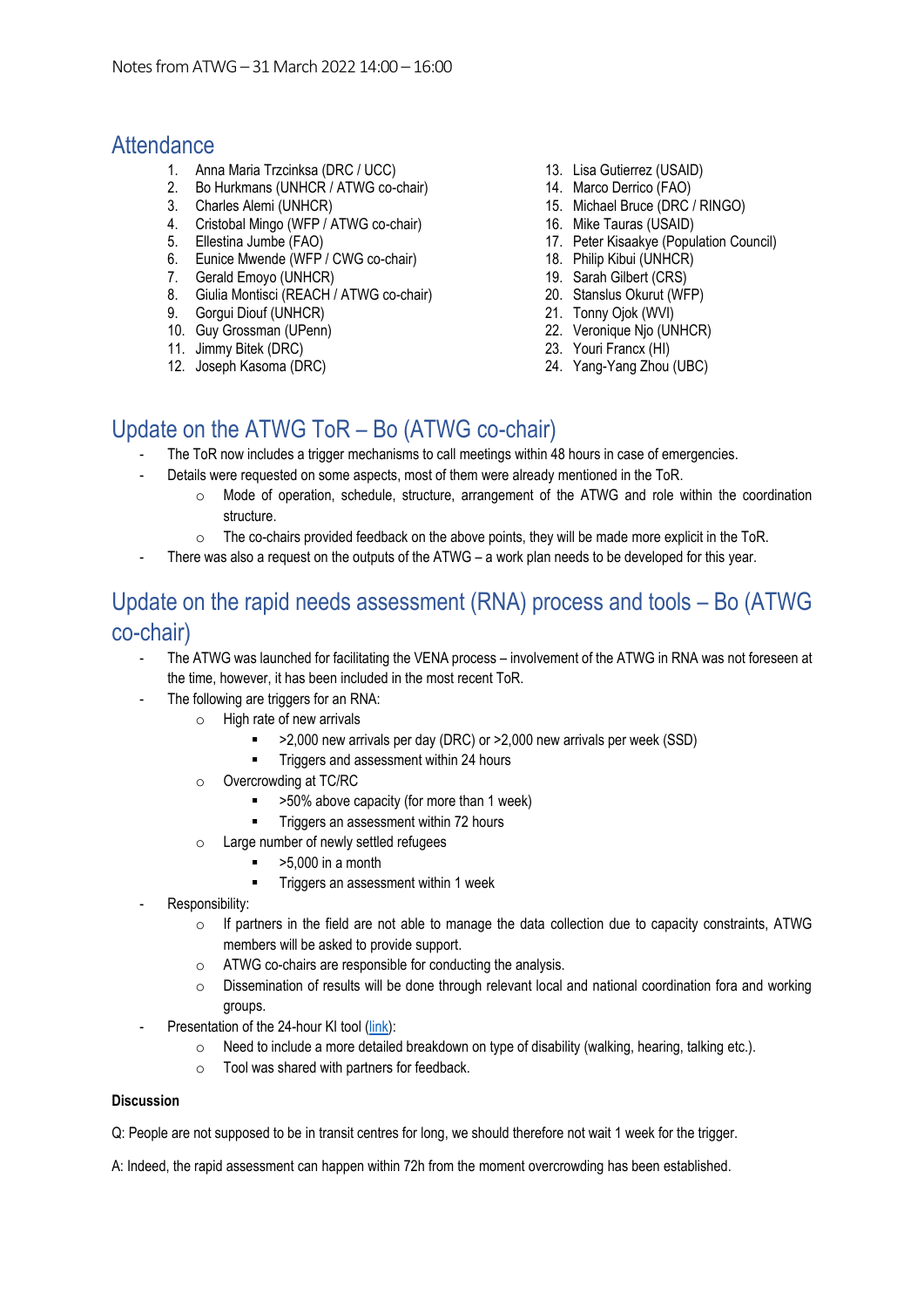# Presentation 1 – Marco Derrico (FAO – RIMA)

- Quantitative tool to understand why some households can cope better with shocks than others.
- Findings can help to build resilience and food security.
- Resilience can be defined at different levels this tool is focusing on the household.
- Tries to measure the capacity to bounce back from a shock and under which circumstances this can happen.
- Purpose:
	- o Programming and targeting
	- o Impact and evaluation
		- Attribute the outcome of the intervention to the resilience
		- Examples available of where RIMA was used for assessment purposes
- Tool is quite short, it covers socio-demographic characteristics of the household, food security, resilience capacity, access to basic services, employment, assets as well as agricultural and livestock production.
- A web-page [SHINY RIMA](https://faorima.shinyapps.io/RIMA-II/) (app developed in R) was developed for very quick analysis.

### **RIMA in Uganda:**

- Applied in Uganda / Karamoja since 2016, impact evaluation of WFP/UNICEF/FAO.
- Host and refugee communities since 2017 last data collection in 2021 led by UBOS.
- Panel data available for 400-600 households.
- Data was collected also during 2020 so the impact of COVID-19 can be appreciated.
- The funding channel is not sustainable just yet the idea is that a donor becomes one of the main partners.

### **The following resources are available:**

- [RIMA resource page](https://www.fao.org/resilience/background/tools/rima/en/) with analytical reports as well as technical papers
- [Online training](https://elearning.fao.org/course/view.php?id=747)
- Datasets
	- o Round one (baseline):
		- 2017 [\(Published\)](https://microdata.fao.org/index.php/catalog/1845)
		- 2018 [\(Published\)](https://microdata.fao.org/index.php/catalog/1844)
		- 2019 [\(Published\)](https://microdata.fao.org/index.php/catalog/2062)
- o Round two (2019): [Published](https://microdata.fao.org/index.php/catalog/2061)
- o Round three (2020): [Published](https://microdata.fao.org/index.php/catalog/2063)
- o Round four (2021) not yet submitted

- Reports:
	- o 2018: Food security, resilience and well-being analysis of refugees and host communities in Northern Uganda [\(link\)](https://www.fao.org/resilience/resources/resources-detail/en/c/1143820/)
	- $\circ$  2019: Food security and resilience of refugees and host communities in south-west Uganda [\(link\)](https://www.fao.org/agrifood-economics/publications/detail/en/c/1208530/)

## Presentation 2 – Stanslus (WFP – FSLA / FSNA)

### **FSLA 2021**

### **Background**

- Uganda is facing a prolonged dry spell

**Objective** 

To inform the emergency response in 2021

Methodology

- Covers 33 districts including districts that do not host refugees
- Harmonized methodologies (data collected from households and KIs)

#### **FSNA 2022**

- Finalized for Karamoja while the FNSA for refugees is still under planning (April / May 22)
- FSNA will inform the IPC analysis
- Tool of the FSNA largely based on the Karamoja one; WFP will share the tool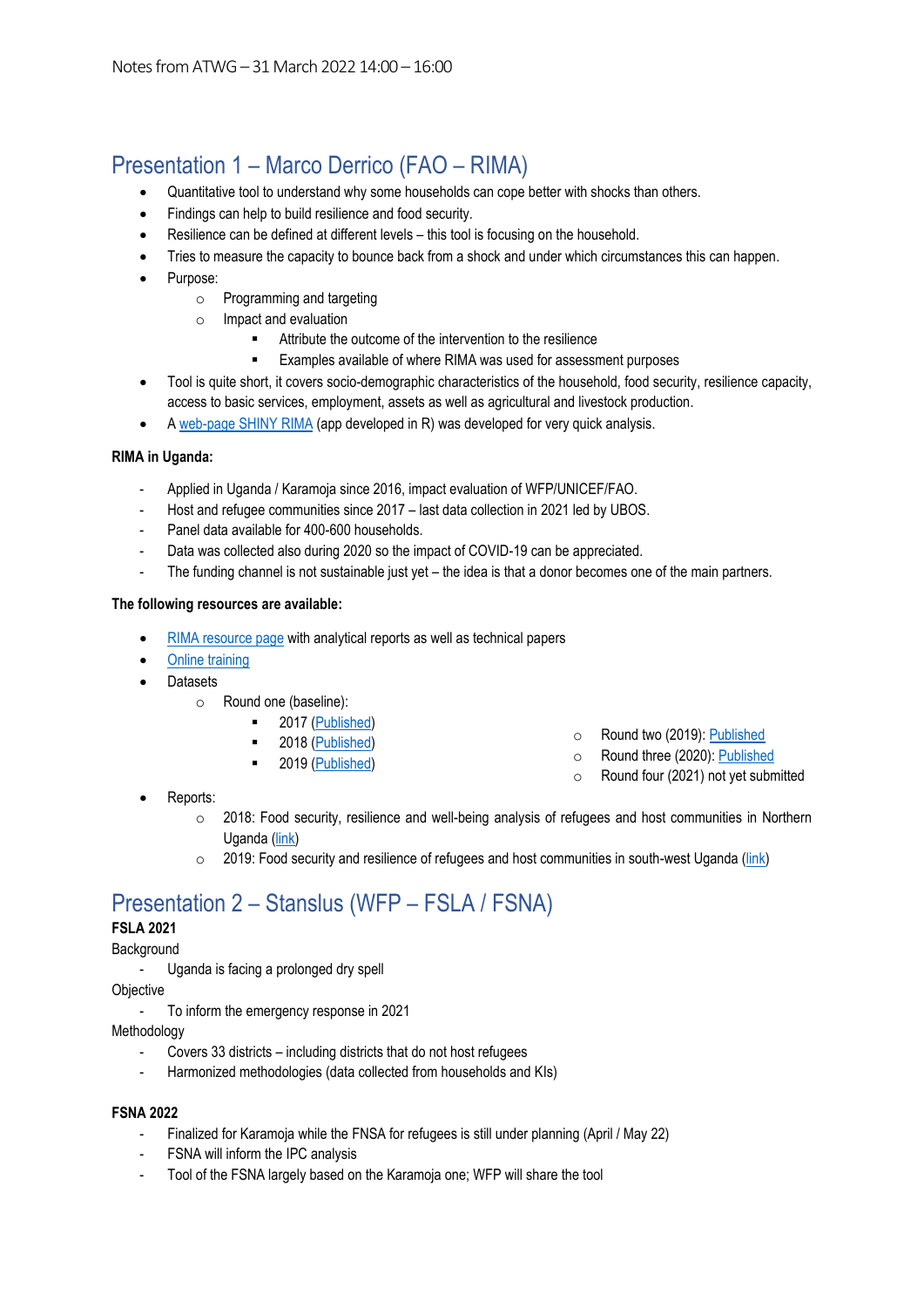# Presentation 3 – Guy Grossman (University of Pennsylvania) and Yang-Yang Zhou (University of British Columbia / Harvard University) – Inclusive refugeehosting in Uganda improves local development of partners

- Research question: How does the presence of refugees affect local development outcomes?
- The data used (population data, spatial data, data on the perception of migration etc.) was already collected by others – variables were created to facilitate the analysis (at parish level).
- Compared to richer countries, the presence of refugees can benefit the host community in low-income countries. This could lead to improvement of public goods and enhance acceptance of refugees.
- The model included the distance between the host and the settlements (considering the population of the settlements as well); to measure public goods the presence of schools, health facilities, roads etc. were considered.
- The model showed that access to education increased over the years (in positive relation to the increase of the refugee population, except for private schools).
- The public (negative) opinion on migrants did not change with the increased presence of refugees.

### **Discussion:**

There was a lot of interest in the findings of this study, it will be important to disseminate further using local media as well.

## Presentation 4 – Giulia Montisci (IMPACT Initiatives) – Participatory Assessment UNHCR

- Assessment focusing on getting perceptions of the persons of concerns (PoC) on services provision, challenges encountered, and solutions suggested by the community in order to involve PoCs in programming and planning.
- Mixed-method approach (individual phone survey + qualitative data collection with different target groups).
- Main findings: main concern of PoCs is access / quality / quantity of food assistance; followed by health and education. Main challenges in access to services were reportedly often related to distance / transport costs.
- PoCs reported malpractices in the system as main challenges they face malpractices are often related to request for payments.
- Perception on security is reported to be overall good both within and outside the community. The relationship with the hosts are reported to be positive, however some conflicts were reported in relationship to access to land and resources. Hosts reported considering that refugees receive a special treatment compared to them.
- 82% reported that members are exposed to GBV, however GBV reported as main security challenge only by 15% of respondents.
- The full report can be accesse[d here.](https://data2.unhcr.org/en/documents/details/91532)

## Update on the IPE and Verification (Gorgui Diouf – UNHCR)

- 398,683 individuals have been verified so far (25% completion rate, see next page).
- Household sampling is ongoing with a target of 10% of the verified households.
- Data has been shared with the UNHCR Regional Bureau in Nairobi, they will support with the vulnerability analysis and settlement-level analysis.
- Verification is starting in Bidibidi today (31 March) and will start in Palorinya on the 6<sup>th</sup> of April.